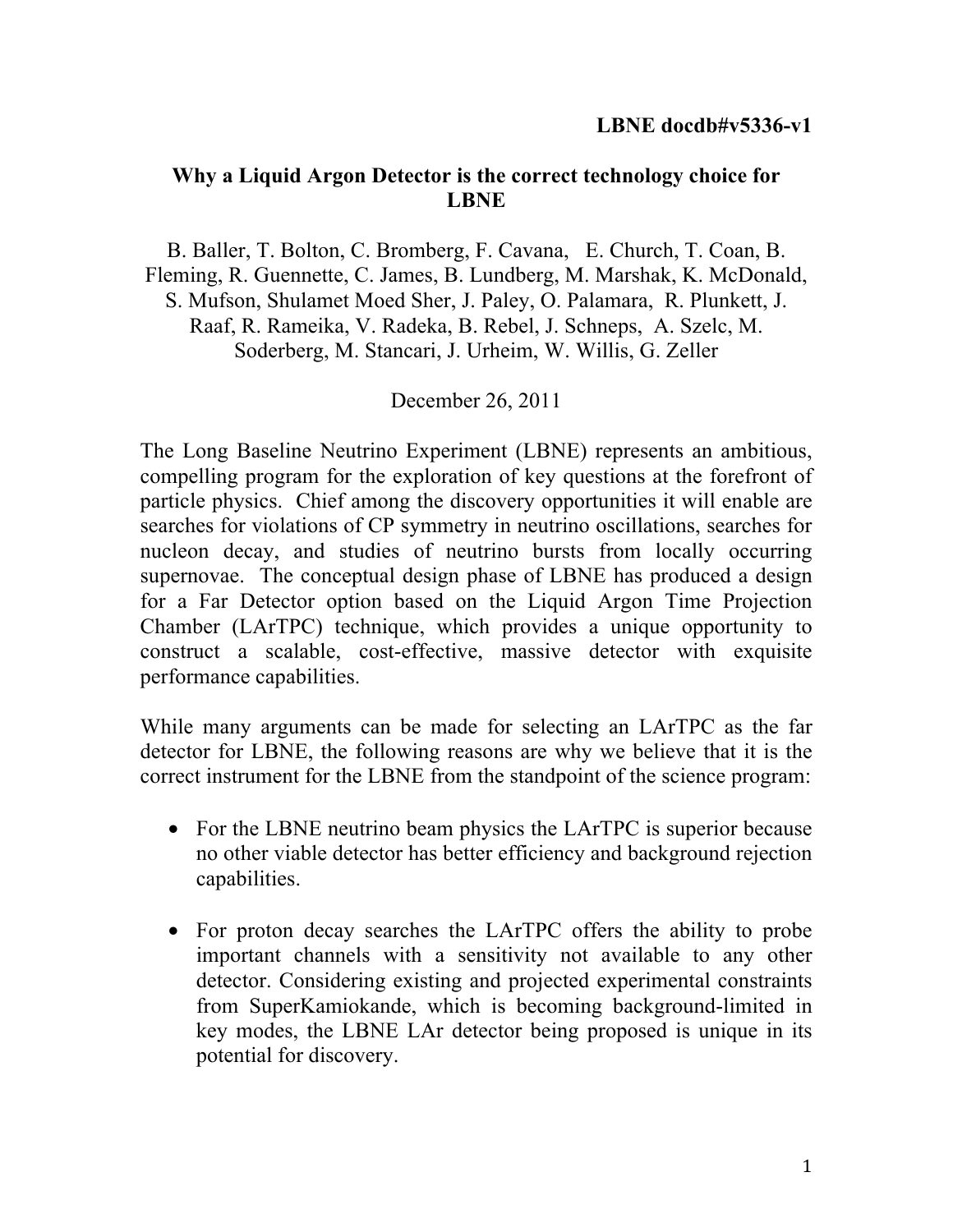• If a supernova occurs within our galaxy during LBNE detector operation, an LArTPC offers the opportunity to detect the neutrinos in a mode complementary to existing or proposed water Cherenkov detectors

An external review committee that was asked to assess the science capabilities of both a water Cerenkov and liquid argon TPC for LBNE further reinforced these reasons, stating in their final conclusions: "The committee unanimously agrees that, on the question of scientific capabilities, that the prospect for the LAr detector to refine our understanding of neutrino oscillations, and to be sensitive to unexpected new physics, exceeds that from the WC detector" [4].

The purpose of this document is to present a brief description of key features of the LArTPC option for LBNE. It is intended as a reference for those wanting an overview of the capabilities of the proposed detector, and of the primary arguments for why it is the correct technology choice for LBNE. For more detail, we refer the reader to the "LBNE Case Study Report: Liquid Argon TPC Far Detector"[1], which focuses on the science reach, as well as volume 5 of the LBNE Conceptual Design Report,[2] which provides technical detail on the detector design.

#### **The LBNE Baseline and Beam Spectrum**

A program of measuring long-baseline neutrino oscillations has been operating in the U.S. since the MINOS experiment began taking data in 2005. MINOS has made significant high precision measurements of several oscillation parameters and continues to take data. Using the same neutrino beam as MINOS, the NOvA experiment located at Ash River, Minnesota, 810 km from Fermilab, will begin operation in 2013. NOvA will measure  $v_e$ appearance and have the first opportunity to determine the neutrino mass hierarchy for certain regions of the neutrino oscillation parameter space. The ultimate physics reach of the NOvA experiment however will be inherently limited due to the length of the baseline. The opportunity to develop the Homestake Mine in Lead, South Dakota as a deep underground laboratory for science provides a solution to the baseline problem. The distance between Fermilab and the Homestake Mine is 1300 km, which enables us to measure both the mass hierarchy and CP violation with high precision in the same experiment. The LBNE wide band beam is designed to produce neutrinos ranging in energy from 0.5-6.0 GeV and is hence optimized to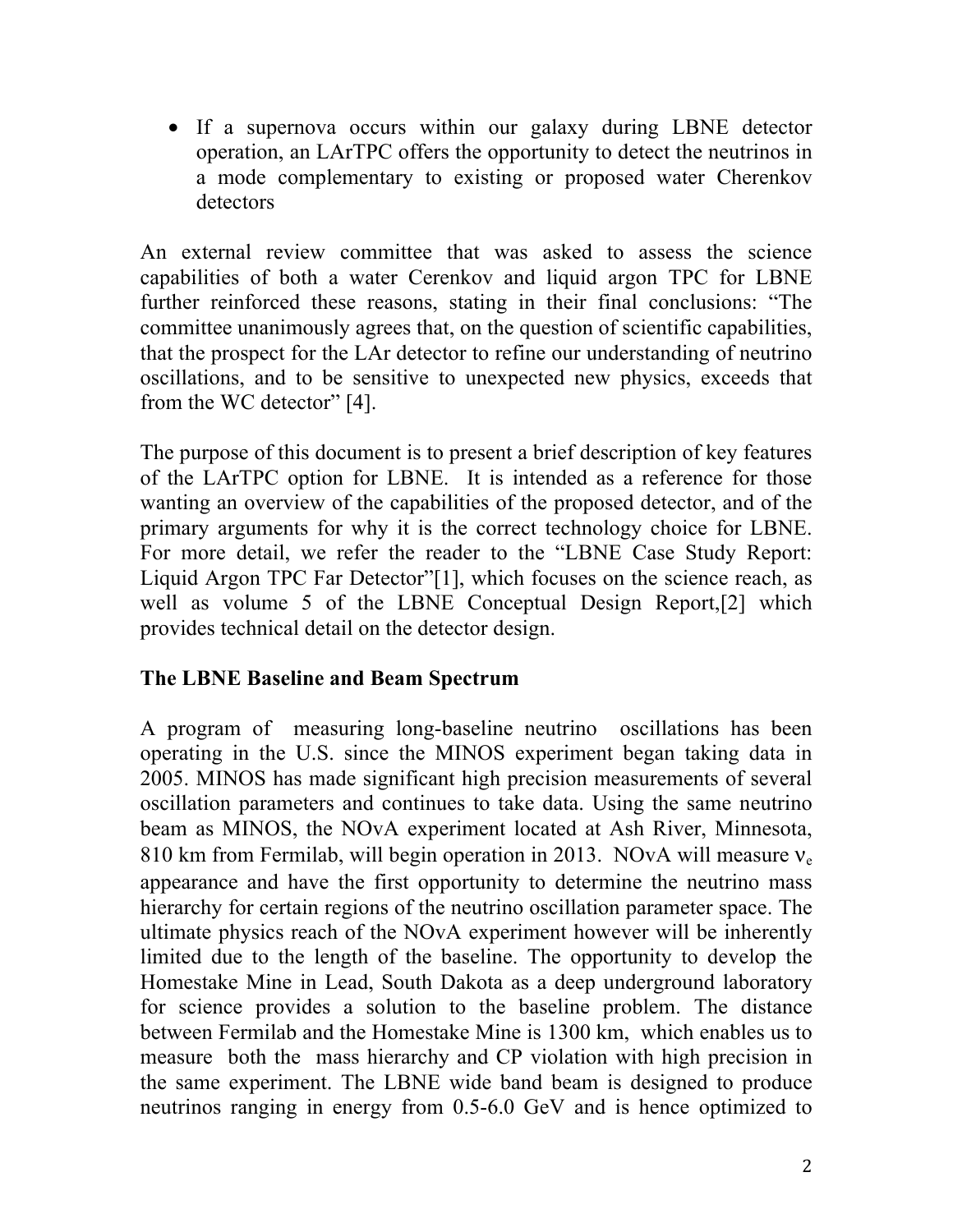cover the region of oscillations for a 1300km baseline. The capability of an LArTPC detector is well matched to this energy regime.

## **Detector Performance**

The LArTPC detector technology provides LBNE with exceptional capabilities, directly suited to the physics goals of the experiment. The measurement of position and energy deposition on millimeter-scale 3-D space point coordinates along the full length of charged-particle trajectories underlie the exquisite event reconstruction and calorimetric capabilities of the LArTPC. Signatures from processes of interest, such as inclusive  $v_e$ interactions and exclusive proton decay channels, can be studied in detail, and pernicious backgrounds can be identified and rejected.

As pertains to the  $v_e$  appearance physics, the key requirements are the identification with high efficiency of the electromagnetic shower associated with the outgoing electron in charged-current interactions, and in particular the ability to distinguish such electrons from photons produced in neutralcurrent interactions. This is achieved through topological and calorimetric signatures. In the first centimeters of travel, *i.e*., prior to the initiation of the shower, the ionization signal is at the 1-MIP level for electrons, while for photons there is a gap between the production point and the first pairproduction event, at which point the ionization signal is at the 2-MIP level. Using this information, an LArTPC can uniquely separate electrons from photons, a critical component in being able to distinguish CC  $v_e$  signal events from NC  $\pi^0$  and NC  $\gamma$  backgrounds.

The granularity and energy resolution provided by an LArTPC satisfies the long-baseline physics requirements: even in the case of inelastic  $v_e$ interactions, the detection efficiency remains high – greater than 80% according to event scanning studies and analyses carried out for a number of considered long-baseline experiments. The  $v_e$  identification efficiency is flat over a broad range of energies which makes the detector well suited for a variety of beam designs.

The analysis of data in a large LArTP began in ICARUS ten years ago with cosmic ray tests at Pavia. Good topological event discrimination and excellent energy resolution were demonstrated Figure 1a shows a single event picture of a hadronic interaction with a  $\pi^0$ , and Figure 1b shows the 2 $\gamma$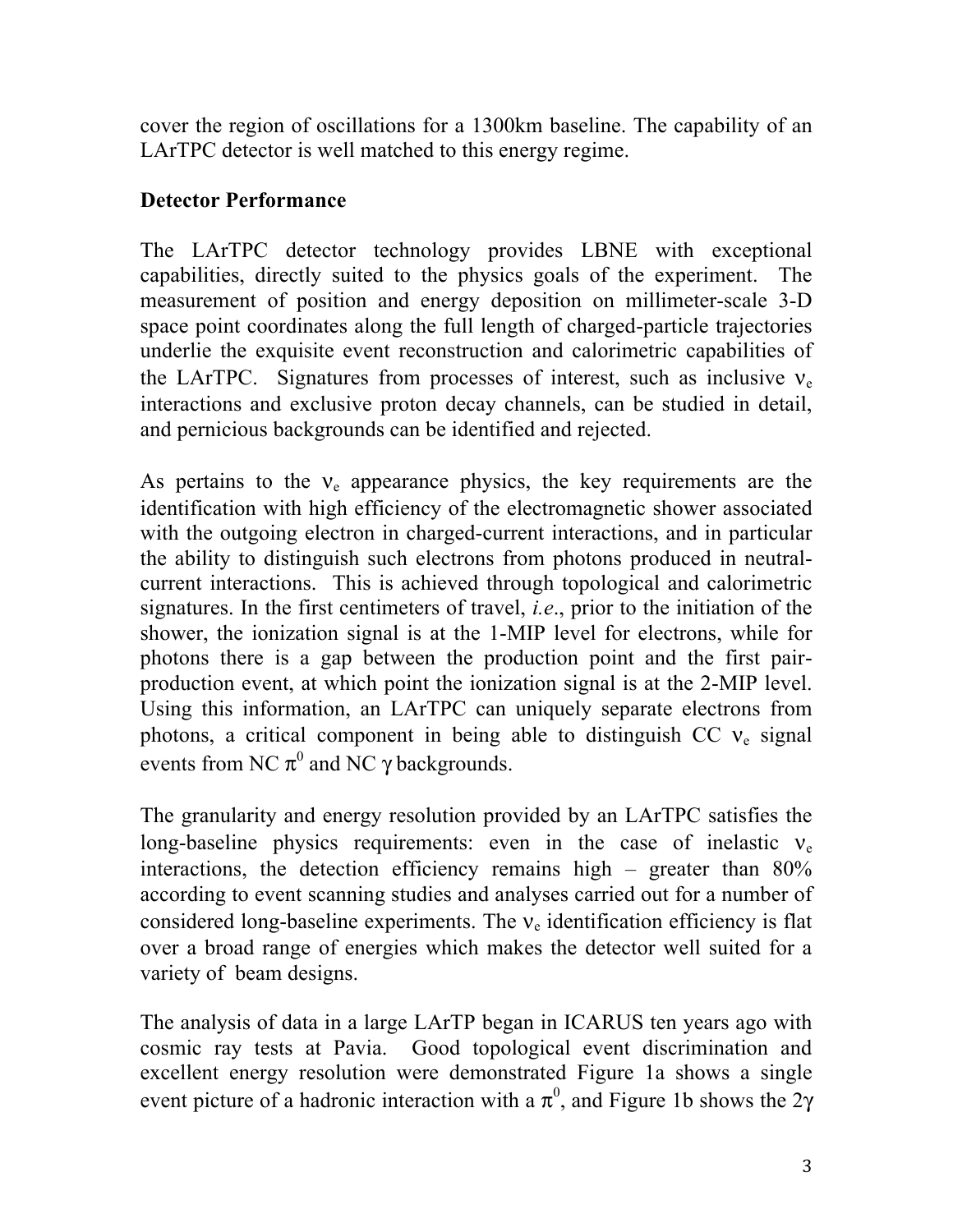invariant mass distribution for  $\pi^0$  candidates. (This distribution gives a 37 MeV mass resolution, and corresponds to a sample with mean  $\pi^0$  energy of 700 MeV, including events with considerable hadronic activity; better resolution is achieved for more topologically isolated signatures.)

From detailed Monte Carlo studies, ICARUS has determined the electromagnetic energy resolution to be  $3\%$  [E (GeV)]<sup>1/2</sup> for intermediateenergy single electrons, and  $11\%/{\text{[E (MeV)]}}^{1/2} + 2\%$  for electrons below 50 MeV. Performance studies with ArgoNeuT data are in progress and present indications support the performance metrics obtained by ICARUS. The first physics results from ArgoNeuT have been submitted for publication.

Some simple examples to illustrate the advantages of a LArTPC far detector are shown in Figures 2a and 2b. The first image is an event picture of an asymmetric  $\pi^0$  decay (photon energies 342 and 48 MeV) and the second is of a  $\pi^0$  decay with two photons emitted with a small opening angle. Both are classes of events that are most frequently mis-identified as potential  $v_e$ signals in a water Cerenkov detector, but can be clearly rejected as background events in an LAr TPC due to the fine granularity of the detector.

LBNE sensitivity studies for  $v_e$  appearance physics indicate that the exceptional capabilities of LArTPC performance give a mass advantage factor of approximately  $6 -$  that is, a 200-kiloton (fiducial) water Cherenkov detector has roughly the same sensitivity to this physics as a 33-kiloton (fiducial) LArTPC.

Similarly, for proton decay searches, the required capabilities include particle identification via  $dE/dx$  (i.e., identification of the kaon in the  $p\rightarrow Kv$ channel), topological/kinematic reconstruction of multi-particle final states and rejection of cosmic ray spallation-induced backgrounds. The design goal of the LArTPC detector system is to keep the background rates below one event for a long running period for essentially all decay modes, to avoid ever approaching the background-limited regime.

Beyond the question of sensitivity to GeV-scale physics, it is expected that the LBNE LArTPC will also excel at physics at the few 10's of MeV,required for studies of neutrino bursts from nearby supernovae. To meet this goal, the TPC readout system is designed to keep noise and nuclear decay signals below a level of one-half a minimum ionizing particle on each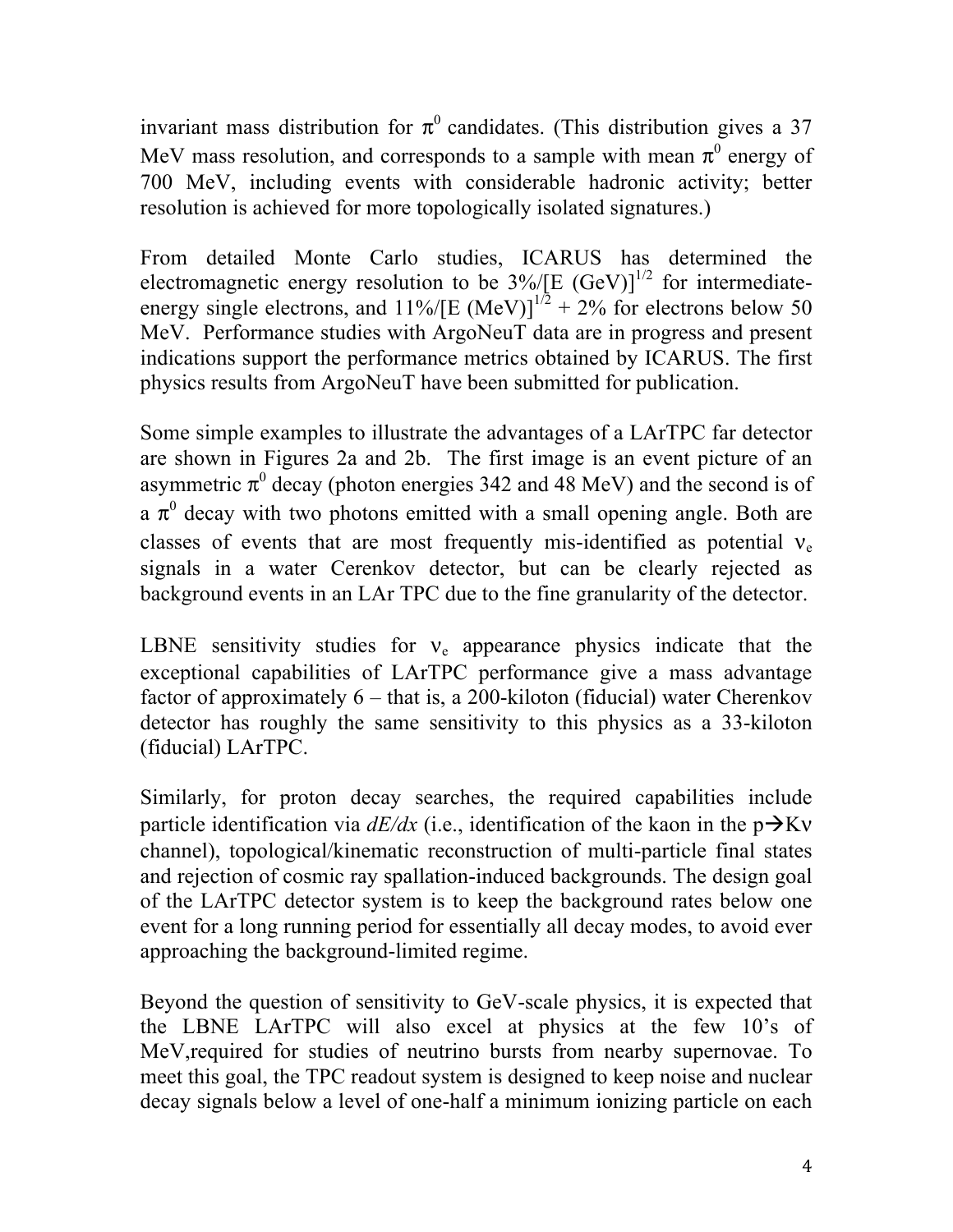readout wire. This corresponds to about one MeV, and should allow local triggers at a level of a few MeV Additionally the light detection system for the LBNE LArTPC will be sensitive to scintillation photons from events with visible energies as low as 10 MeV throughout the detector. While photon detection is likely not essential for triggering, it will be useful for providing t-zero information to facilitate attenuation corrections for the ionization signals.

In summary, the expected performance of LArTPC's has a broad dynamic range and has been validated through detailed Monte Carlo studies in the context of multiple experiments, as well as through analyses of real data in the case of ICARUS and ArgoNeuT.

## **The Near Detector**

Effective utilization of a near detector in an oscillation experiment requires a number of steps, including estimation of the true neutrino spectrum from the observed near detector spectrum and its converse at the far detector. These estimations are subject to uncertainties – and it is desirable that they cancel to the extent possible. By far the best and least model-dependent way to obtain maximum cancellation is if the near and far detector are identical in terms of target materials, detector segmentation, and resolution. A liquid argon detector allows a compact and well-understood way to achieve this, and allows the possibility of magnetization of the near detector if desired. Since near/far estimates in an intense beam can be made from appropriate subsamples of the near detector data, the ability to turn a field on and off, or to reverse it, gives critical information about the behavior of the beam and detector without losing the ability to do the direct comparisons at the heart of the method.

Extracting the oscillation parameters for the mass hierarchy and CP violation from the observed event spectra will require that systematic uncertainties are controlled to high precision. This is especially true in the event that  $\theta_{13}$  is large (the neutrino/antineutrino asymmetry one is trying to measure becomes increasingly small as  $\theta_{13}$  increases). Operating an identical detector at the near site is a significant advantage. To be successful, the oscillation analysis requires tight control over both the projected background rate and the absolute efficiency for rejecting background events in the far detector. The latter is a particularly challenging uncertainty to quantify. In the case of LAr,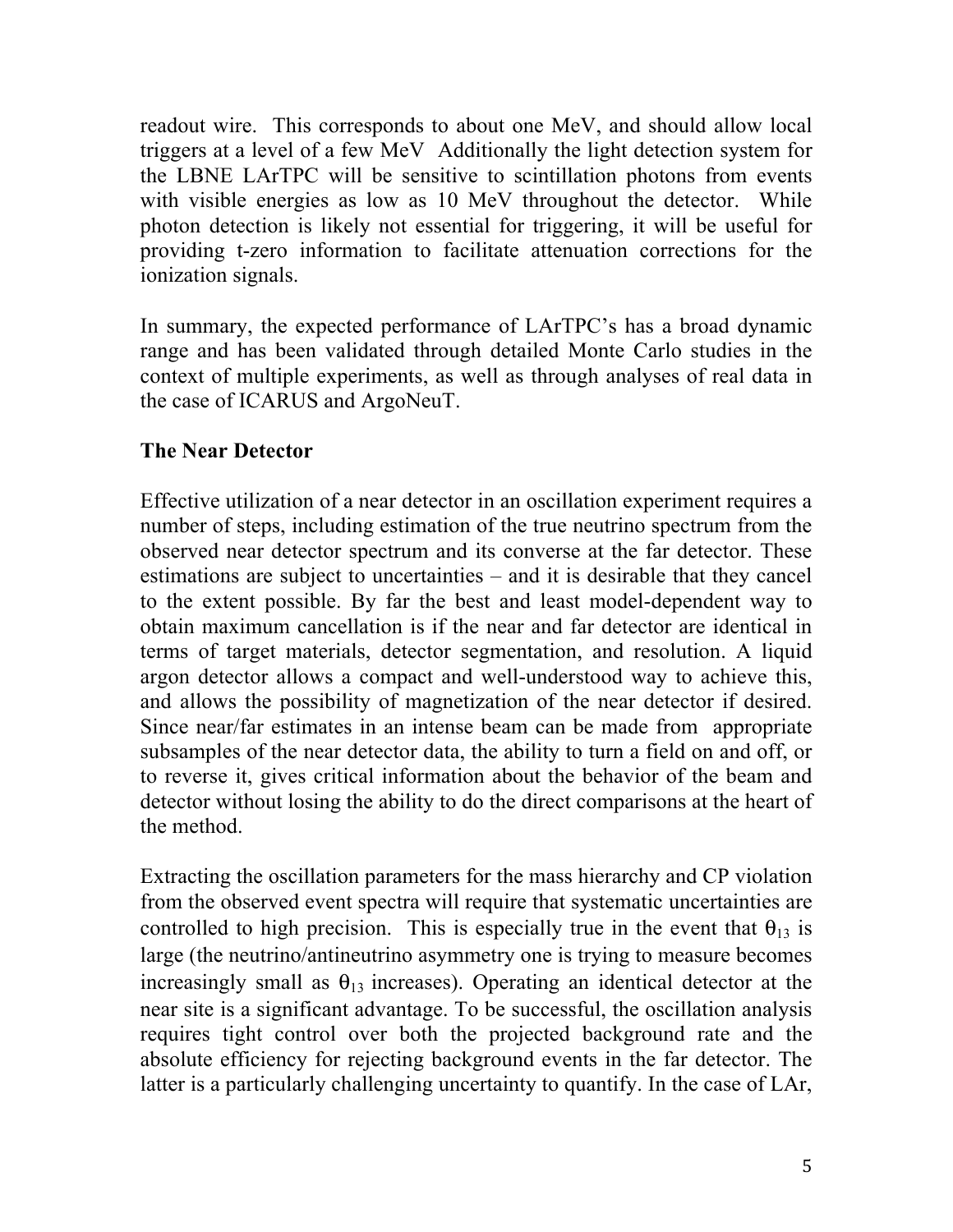similar algorithms can be applied to the near and far detector data to explicitly assess detection efficiency uncertainties. In this way, LAr has the potential advantage of operating a near detector that is both fine-grained (to better study the background sources, ala T2K) and functionally identical (to cancel detector effects, ala MINOS and NOvA). Hence, LAr can uniquely enable both the T2K and MINOS/NOvA-style near detector strategies. These combined capabilities will be crucial in ensuring the reliable extraction of such subtle effects as CP violation from the observed data.

## **A New Technology**

One of the hallmarks of experimental high energy physics is the innovation it inspires in order to meet the challenges required by the scientific goals. It is this ability to be creative and innovative that encourages bright young people to enter the field. In the past this innovation has also benefited society at large, leading to novel cancer treatments and medical imaging techniques. The LBNE LArTPC would continue this tradition of innovation with the opportunity to push a detector technology to a new level. Moreover, the high spatial resolution of this technology places LBNE in a position to find the unexpected, as nature occasionally rewards versatile detectors that happen to be well positioned to observe unexpected signatures of new physics.

While the use of LArTPCs for multi-kiloton scale detectors is new, the engineering for such devices is well understood. The use of membrane cryostat technology has 1600 tank-years of service in more demanding applications, such as the storage and transportation of liquid natural gas. The 600 ton ICARUS detector has shown that the technology can be used effectively and safely for neutrino detection in an underground environment. In addition we have made major advances here at FNAL in understanding how to operate liquid argon systems, including the successful ArgoNeuT and LAPD runs. The recent review of the LBNE far site concluded that "based on such successes as ICARUS, ArgoNeuT and the recent LAPD results, there is no doubt that a large liquid argon TPC can be deployed and have a rich physics program."[3]

# **Staged Development Plan**

The integrated program to successfully construct and operate a large-scale LAr TPC has been developed with a staged approach that will build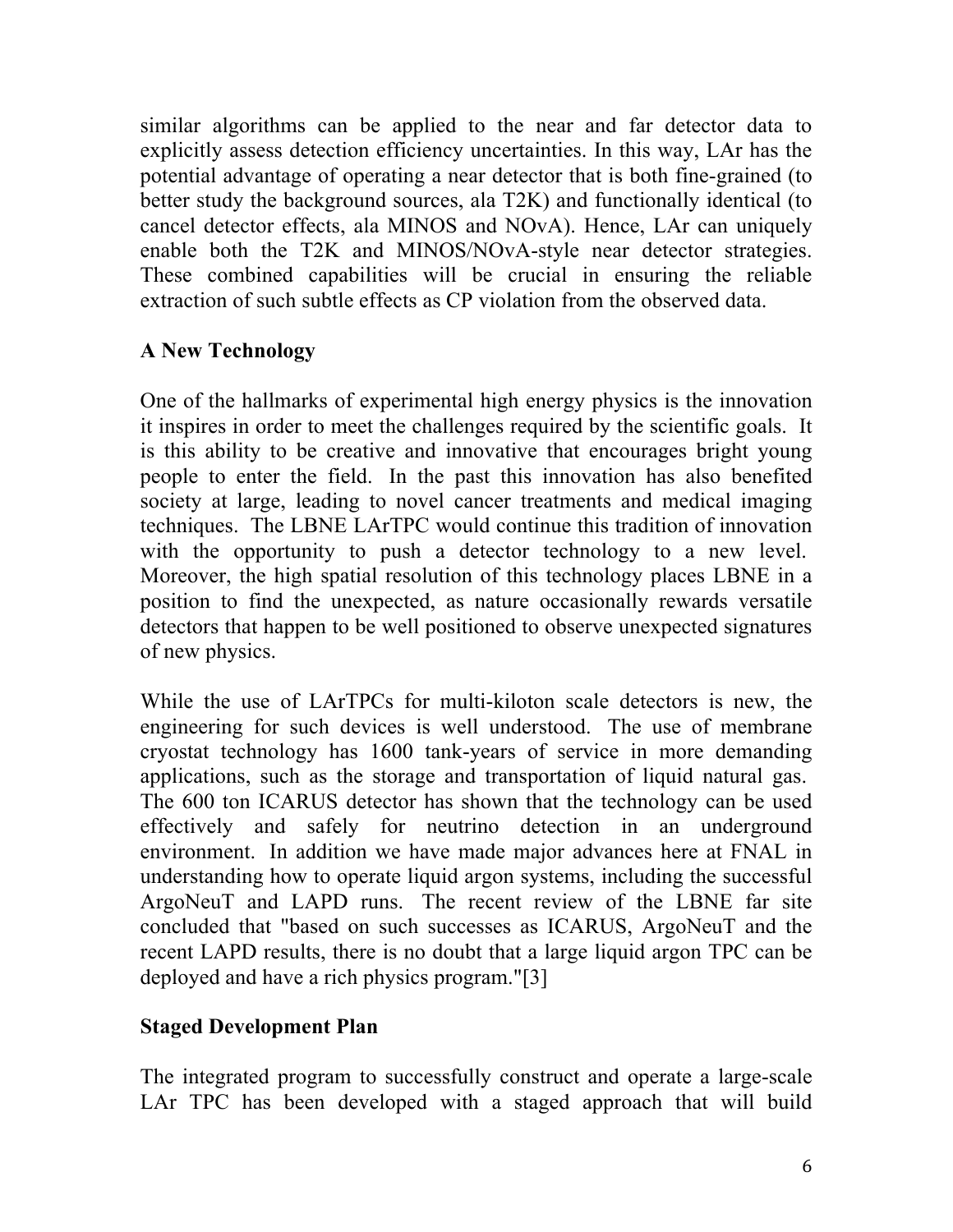confidence and allow us to improve the design at each step, if necessary. The staged program in the U.S. began in 2006 with the Yale TPC and the FNAL Bo TPC, each with 0.02 tons active mass. These were soon followed by the larger 0.3 ton ArgoNeuT detector which collected neutrino data in the NuMI beamline from 2009-2010. Many lessons were also learned from the development program for the 600-ton ICARUS detector. The next major step in the U.S. is the larger ~100 ton MicroBooNE detector, which will be assembled in 2012 and begin data-taking at the end of 2013. In parallel, efforts are underway to further our understanding of the requirements for achieving the necessary level of argon purity and to confirm the use of nonevacuated cryostats; LAPD is currently operating, and the 35-ton membrane cryostat will be operated in 2012. The LAr1 engineering prototype will provide an integration test bed in addition to serving as a visible demonstration of LAr TPC technology in the U.S. Implementation of small scale LArTPCs in the Fermilab test beam will provide calibration data and offer an opportunity for young collaborators to gain hardware and datataking experience. We also note, that this technology, pioneered primarily in Europe, provides a promising opportunity for international collaboration for both the near and far term programs.

The LAr20 modules for LBNE will be the ultimate stage, with its welldeveloped conceptual design built upon the knowledge gained by building and operating smaller predecessors in the U.S. and Europe.

Just as the high efficiency for  $v_e$  identification in the LAr detector drives the required mass ratio between the WC and LAr detectors, the same argument holds when comparing the performance of a liquid argon detector to the NOvA liquid scintillator detector. In this case the ratio is more like  $(-1:3)$ implying that a 5kT LAr detector located in the NuMI off-axis beam at Ash River could statistically enhance the physics results from NOvA. While this is not an ideal step in the evolution of the neutrino oscillation program it warrants consideration in the face of severe fiscal constraints.

In addition to increasing our confidence in large scale LArTPC construction, we will also maximize our use of the existing data. The wealth of ArgoNeuT data taken in a neutrino beam is providing the young scientists working on it the experience necessary to tackle the next LArTPC experiments like MicroBooNE and LAr1. Over the next decade, each one of these experiments will provide experience in exploiting the data and refining the reconstruction techniques, such that there will be a community ready to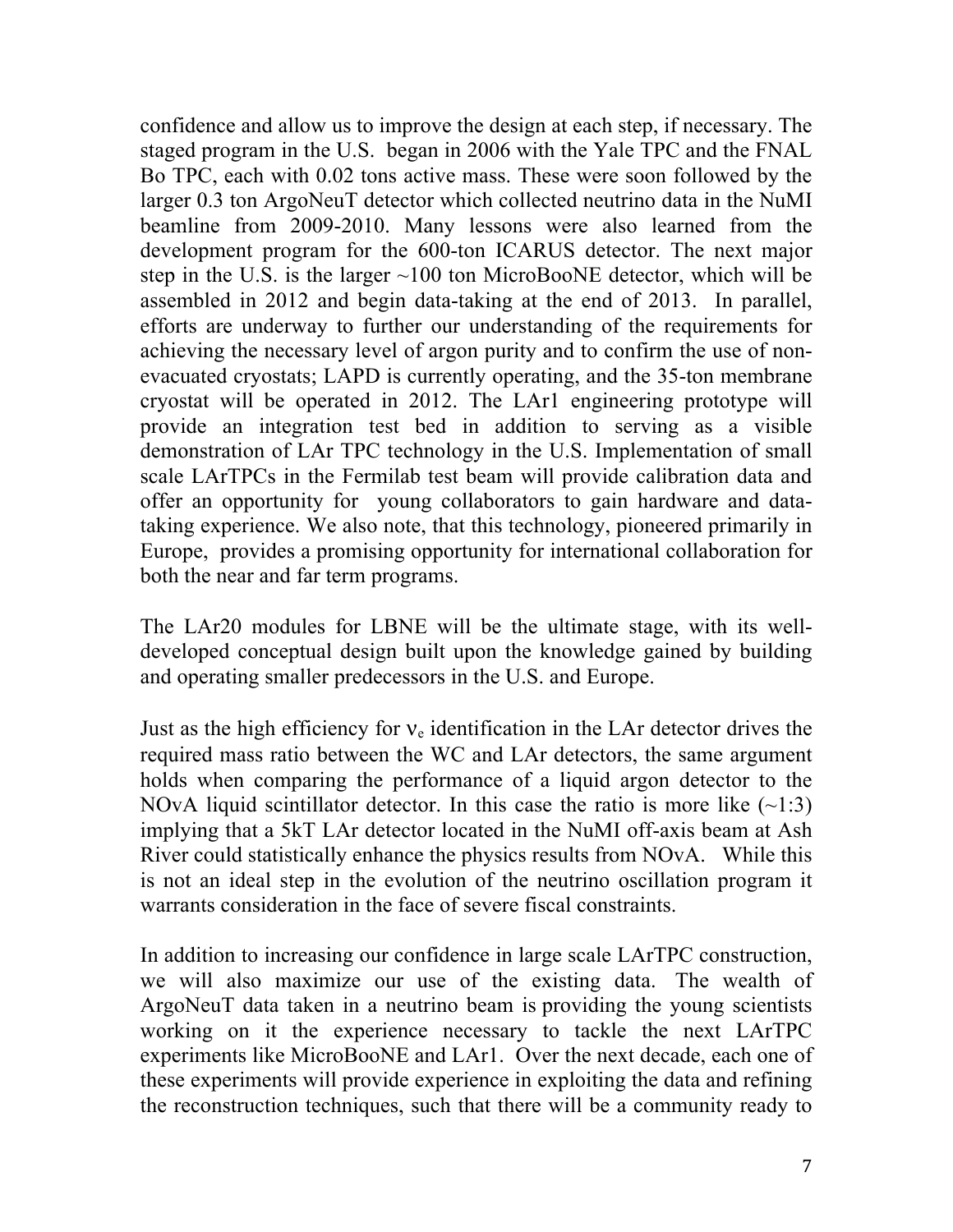analyze LBNE data as soon as the detector is commissioned. Additionally, these scientists will be producing useful physics results and associated publications throughout the period leading up the construction of LBNE.

#### **Modular Implementation**

The current design for LAr40 at the 4850 level is for two 20-kT modules, each with a fiducial mass of 16.3-kT, giving a total fiducial mass of 33-kton. A LAr far detector offers the flexibility of staging detector construction in smaller modules if funding for the experiment is significantly reduced or delayed.

## **Depth Considerations**

A 33-kton LAr TPC installed at the 4850' level at Homestake enables a rich physics program including (1) beam oscillation physics, (2) unique capabilities for proton decay and (3) sensitivity to galactic supernova bursts. No active veto shield is needed at this depth. The LAr technology can also be adapted to provide a competitive program at relatively shallow depths. Beam oscillation physics as specified by the CD-0 Mission Need for LBNE can be accomplished with a modest overburden. For other physics, a LAr detector at moderate depth (i.e. 800' level) can be supplemented with an active veto shield and an internal trigger system to enable the science.

#### **Value Engineering Opportunities**

In the LAr40 design, each detector module consists of 3 wide x 2 high x 18 long independent drift cells. The length of each detector module can be readily changed to match funding constraints or opportunities with minor design changes. For example, adding a 3 wide x 2 high x 1 long set of drift cells to each detector module would increase the fiducial mass by 2 kton for a cost of  $\sim$ \$15M.

Significant cost savings were identified in an initial Value Engineering exercise for the 4850' option by moving the cavern into the better known Yates rock formation, transferring argon in the gas phase in the Yates shaft thereby eliminating the need to rehabilitate the Oro Hondo shaft, and by placing the nitrogen compressors on the surface. Additional cost savings may be identified after further investigation.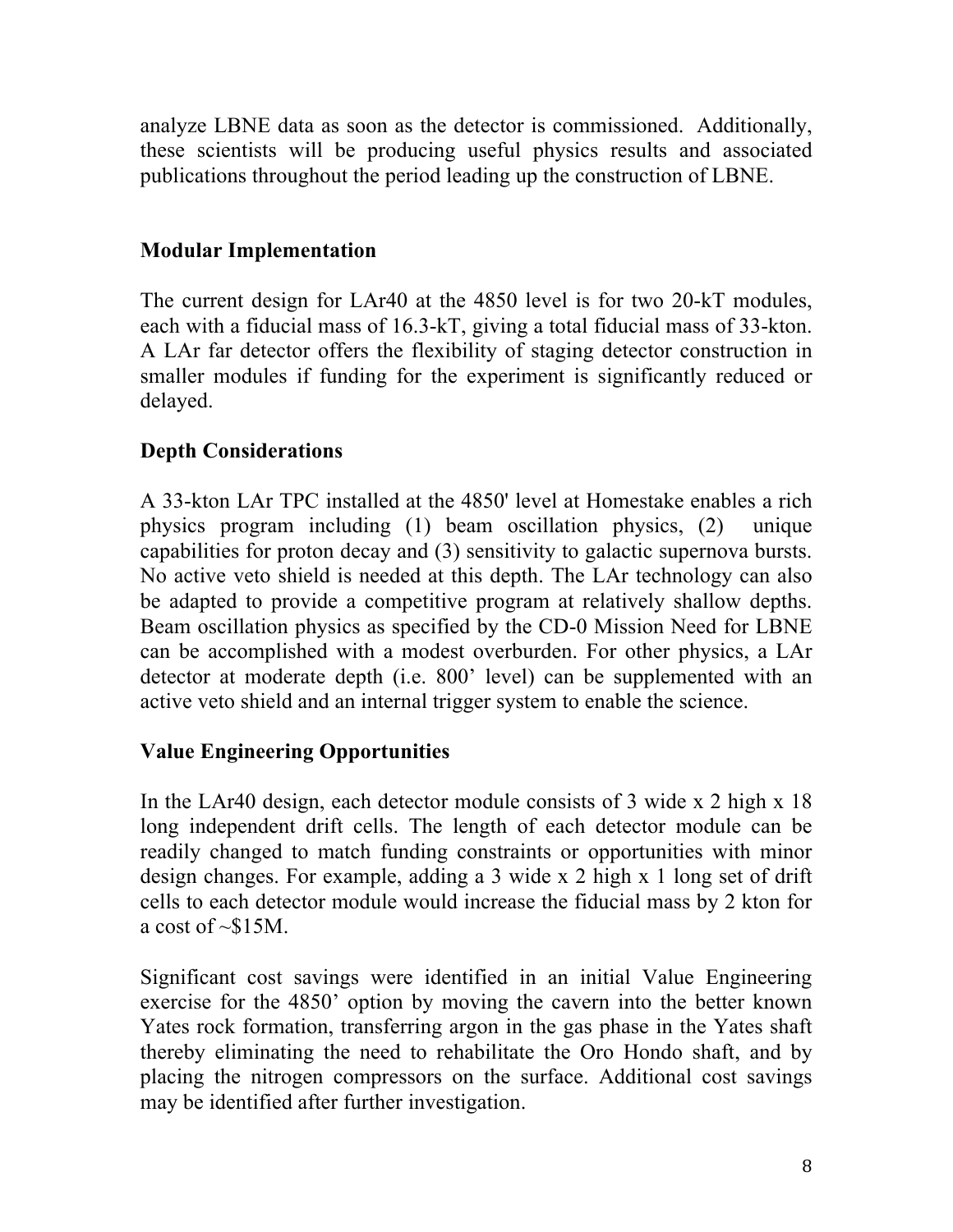# **Schedule**

Implementation of a new technology takes time and patience. A carefully planned development program can proceed in stages, with each piece being affordable on a few years time scale. In the current budgetary climate, it is likely that fiscal constraints on the funding will delay project construction more so than the technical development stages. Development stages that also yield scientific results and training opportunities offer a solution to the long time scale required to accrue the funding for mega-scale projects.

#### **Conclusion**

In summary we believe that the choice of the LArTPC for the LBNE far detector is the option which provides the best opportunity to achieve the most important science goals of the experiment, advance a new technology and provide a staged active experimental development program beginning now and extending into the next decades.

#### **References**

[1] LAr Case Study Document : http://lbne2-docdb.fnal.gov:8080/cgibin/DocumentDatabase/, docdb#3600

[2] Conceptual Design Report for the LBNE Liquid Argon Detector : https://wiki.bnl.gov/dusel/index.php/CDR : Volume5

[3] Far Site Internal Conceptual Design 2011 Closeout Report : http://lbne2 docdb.fnal.gov:8080/cgi-bin/DocumentDatabase/, docdb#5242

[4] Science Capability Review Final Report : http://lbne2 docdb.fnal.gov:8080/cgi-bin/DocumentDatabase/, docdb#5333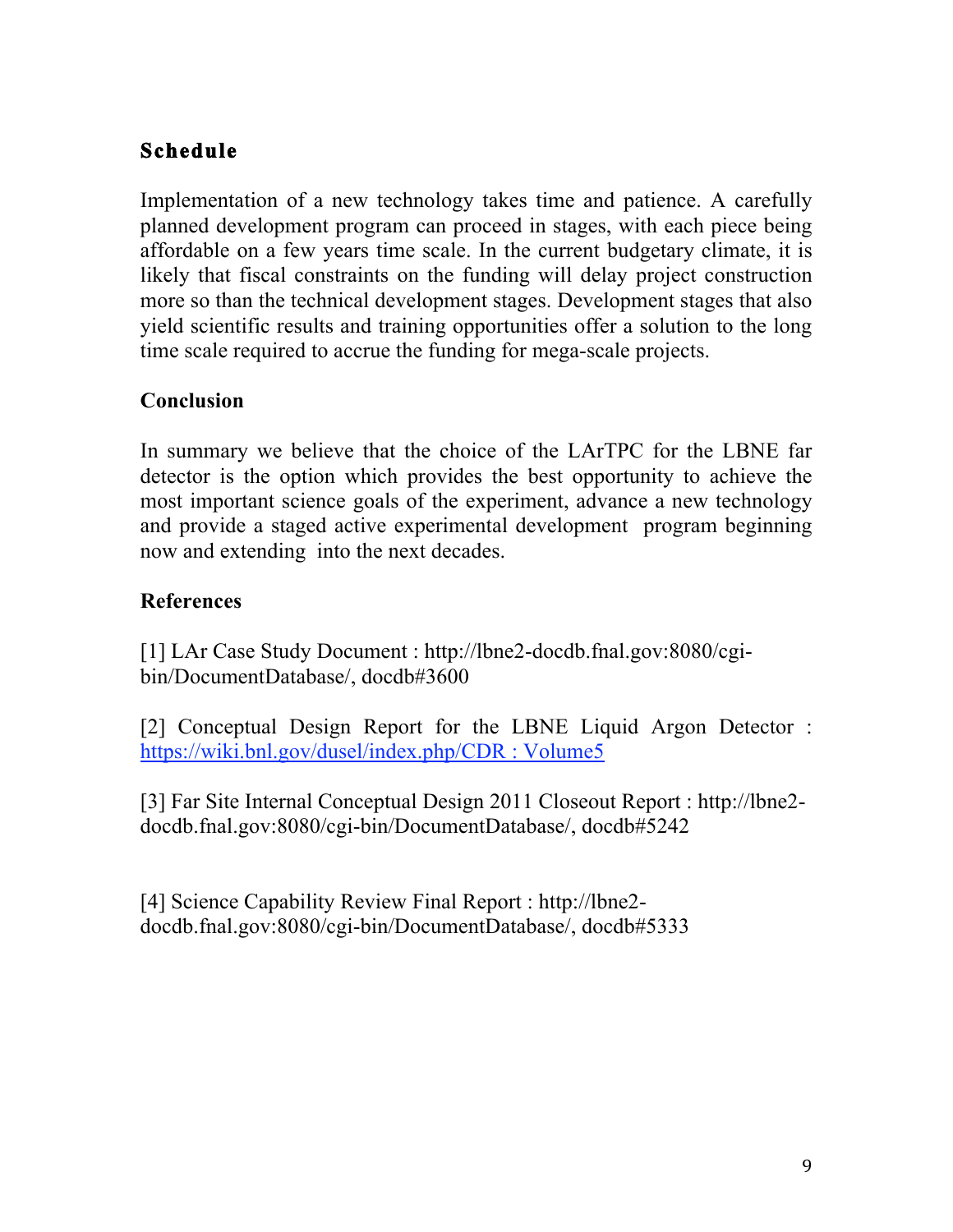# **Figures**



Figure 1 (a) a single event picture of a hadronic interaction with a  $\pi^0$  in the ICARUS detector and (b) the 2γ invariant mass distribution for  $\pi^0$  candidates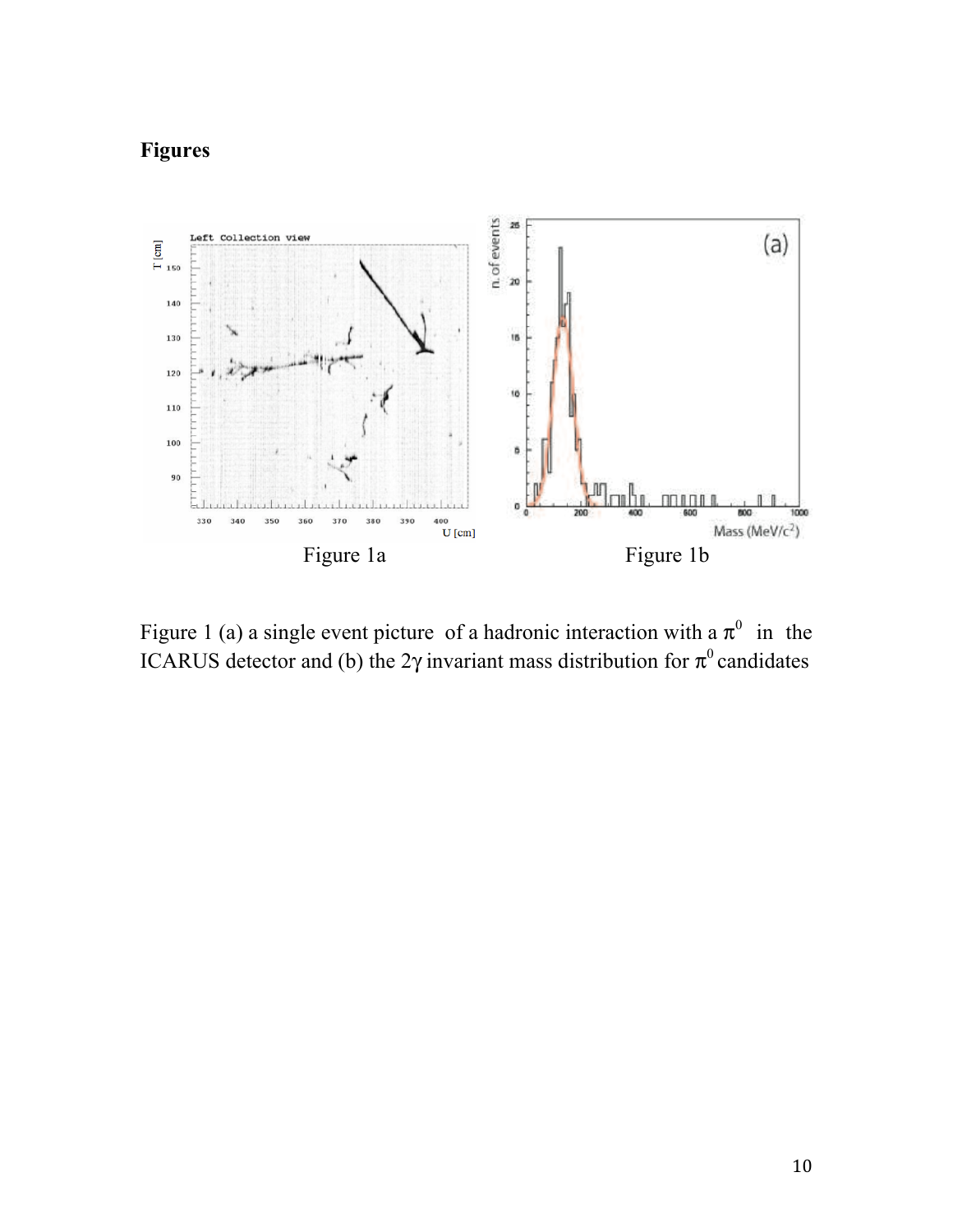

Figure 2a: An example of a common class of NC events (one containing an asymmetric  $\pi^0$  decay) that can be frequently mis-classified in a WC detector but identified in a LAr TPC. Even when one of the photons from the  $\pi^0$ decay is very low in energy, it can still be observed and identified as a background event in a LAr TPC. There are two clear photons seen in this event. This specific event was mis-classified as being  $v_e$  in a Super-K simulation.